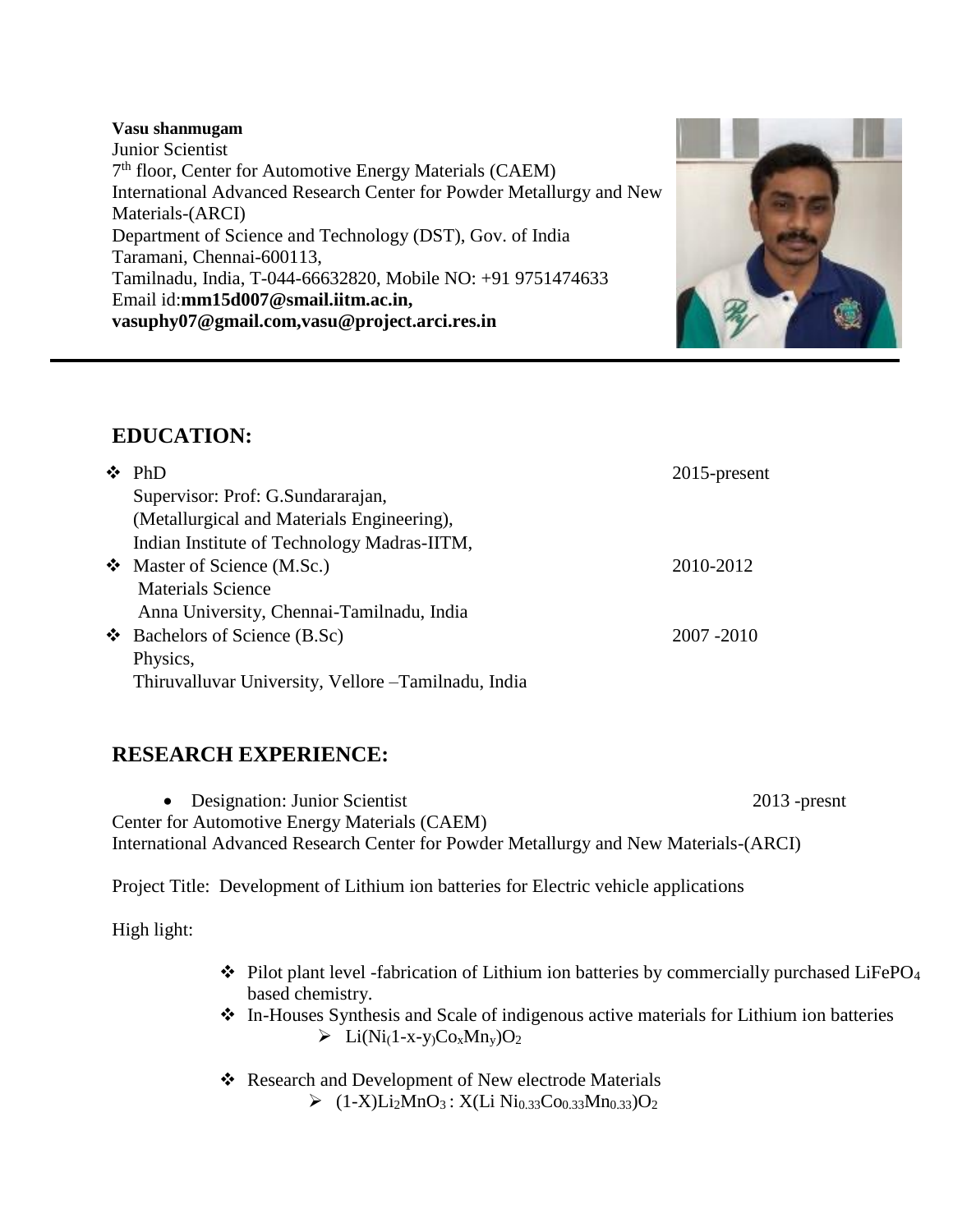### ➢ Lithium rich Manganese Based Layered oxide

• Designation :Project Associate 2012-2013

Supervisor: Dr. SudakarChandran, Associate Professor

Department of Physics, IITMadras, India

Project Title: Development of cathode and anode electrode Materials for Lithium ion Batteries-Renault Nissan Research Fund.

Highlight:

- ❖ Antisite defect controlled LiFePO4 synthesis by hydrothermal method as cathode materials for Lithium ion batteries
- ❖ Silicon nanotube fabrication on silicon substrate by Electrochemical Etching as anode material For Lithium ion batteries

PATENT:

## "**A Process for in-situ carbon coating on alkali transition metal oxide" for cathode materials for Lithium ion and sodium ion batteries. Patent No: IN 201611007461**

### **PUBLICATION**:

M. B. Sahana, **S. Vasu**, N. Sasikala, S. Anandan, H. Sepehri-Amin, C. Sudakar and R. Gopalan Raman spectral signature of Mn-rich nanoscale phase segregations in carbon free LiFe1−xMnxPO4 prepared by hydrothermal technique, RSC Adv., 2014,4, 64429-64437.

S. Vasu Moodakare B. Sahana Chandran Sudakar R. Gopalan G.Sundararajan In-situ Carbon Encapsulation of LiNi1/3Co1/3Mn1/3O2 Using Pillared Ethylene Glycol Trapped in the Metal Hydroxide Interlayers for Enhanced Cyclic Stability. Electrochimica Acta 251 (2017) 363–377.

### **PRESENTATIONS**:

IUMRS-ICA-2013, Structure –Electrochemical properties correlation LiFePO4 prepared by Hydrothermal Method. Vasu.S, Sahana.M.B, Gopalan.R, and Sudakar Chandran

EMSI 2015,Evidence for composite nature of Li1.15Mn0.54Ni0.23Co0.08O2 from high resolution transmission electron microscopy.M. B. Sahana, S.Vasu, N. Sasikala, K. Tanuja, and R. Gopalan

IUMRS-ICEM 2016, Effect of co-precipitation parameters of layered hydroxide on voltage hysteresis of LiNi1-x-yCoxAlyO2. M.B. Sahana N. Sasikala, S. Vasu , Prathap Haridoss and R. Gopalan.